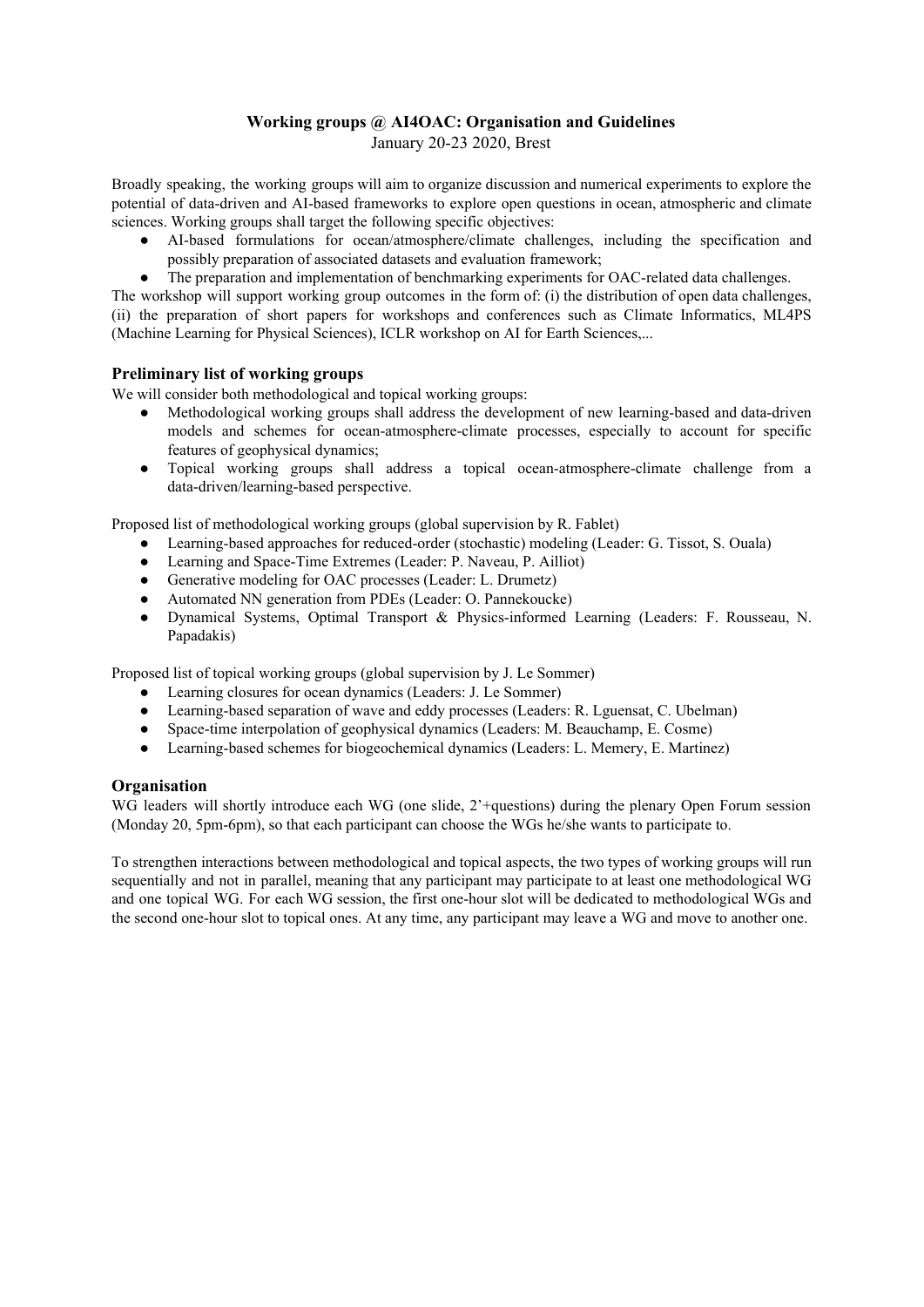## **Short description of each Working Group**

#### *Learning-based approaches for reduced-order modeling* (Leader: G. Tissot, S. Ouala)

The aim of this working group is to discuss about the link between Koopman operator and Neural Network or Kernel-based methodologies to learn the non-linear dynamics of a system. In particular, the choice/discovery of coordinates to represent the state space is determinant for the learning performances and different strategies to guide the learning process will be compared. What kind of mathematical, physical or structural guidance could be considered to adapt the learning for oceanic dynamics? Is it possible to use information from the encoder/decoder in the modelling process? What is the gain of these non-linear dimensionality reduction techniques with respect to classical spectral decomposition methods?

#### Keywords: Neural networks, RKHS, Koopman operator

Specific objectives: (i) review and link existing techniques, (ii) try to guide the learning with the dynamical model, the physics and/or mathematical considerations, (iii) define datasets and evaluation metrics for benchmarking experiments.

#### *Learning and Space-Time Extremes* (Leader: P. Naveau, P. Ailliot) Coming soon

# *Generative modeling for OAC processes* (Leader: L. Drumetz)

Generative modeling has been one of the most enthusing advances in deep learning in the past few years. Contrary to classical machine learning models, they are able to learn the probability density of the training data and to sample from them. Popular examples of such models include Generative adversarial networks (GANs), Variational Autoencoders and their extensions (Conditional and Cycle GANs), Normalizing flows... The goal of this group is to explore the potentialities of generative models for Ocean, Atmospheric and Climate-related Processes. The handling of uncertainties around the variables involved in OAC processes is of utmost importance, and hence being able to learn and propagate probability distributions through a dynamical model is a key challenge that generative models may help tackle. Conditional synthesis applications are also particular very impressive and have far reaching implications. They are able to generate new samples from the dataset while simultaneously conditioning on another variable. For example we can imagine generating an SST field matching a known SSH field. These networks can also be used for super-resolution and component separation applications which are common problems in OAC sciences.

Keywords: generative modeling, GANs, Variational Autoencoders, probability distribution function learning and propagation

Specific objectives: Categorize the different tasks that can be tackled by generative models. Find applications to concrete problems in OAC sciences and the associated case studies, learn and propagate probability distribution by dynamical models...

## *Automated NN generation from PDEs* (Leader: O. Pannekoucke)

The aim of the working group is to explore the potential of a NN generator, PDE-NetGen. Given a set of evolution equations (PDE), PDE-NetGen renders a NN code able to integrate the system of equations. This is of particular interest when a part of the dynamics is unknown: translated as a NN, it is possible to design a NN parametrization of the unknown part and focus the training on it. This tool is attractive for exploring NN applications in geophysics, with emerging questions. What are the numerical properties of a NN implementation ? How to combine the NN representation with the data assimilation workflow ? How to improve the time scheme depending on the problem ? Can this improve our understanding of existing architecture or trained NN ?

### Keywords: PDE/ODE/ResNet ; symbolic computation ;

Specific objective(s): Applications in forecasting and data assimilation in 2D dynamics (eg barotropic dynamics); Application to uncertainty quantification ; Select a list of relevant applications for automated NN generations ;